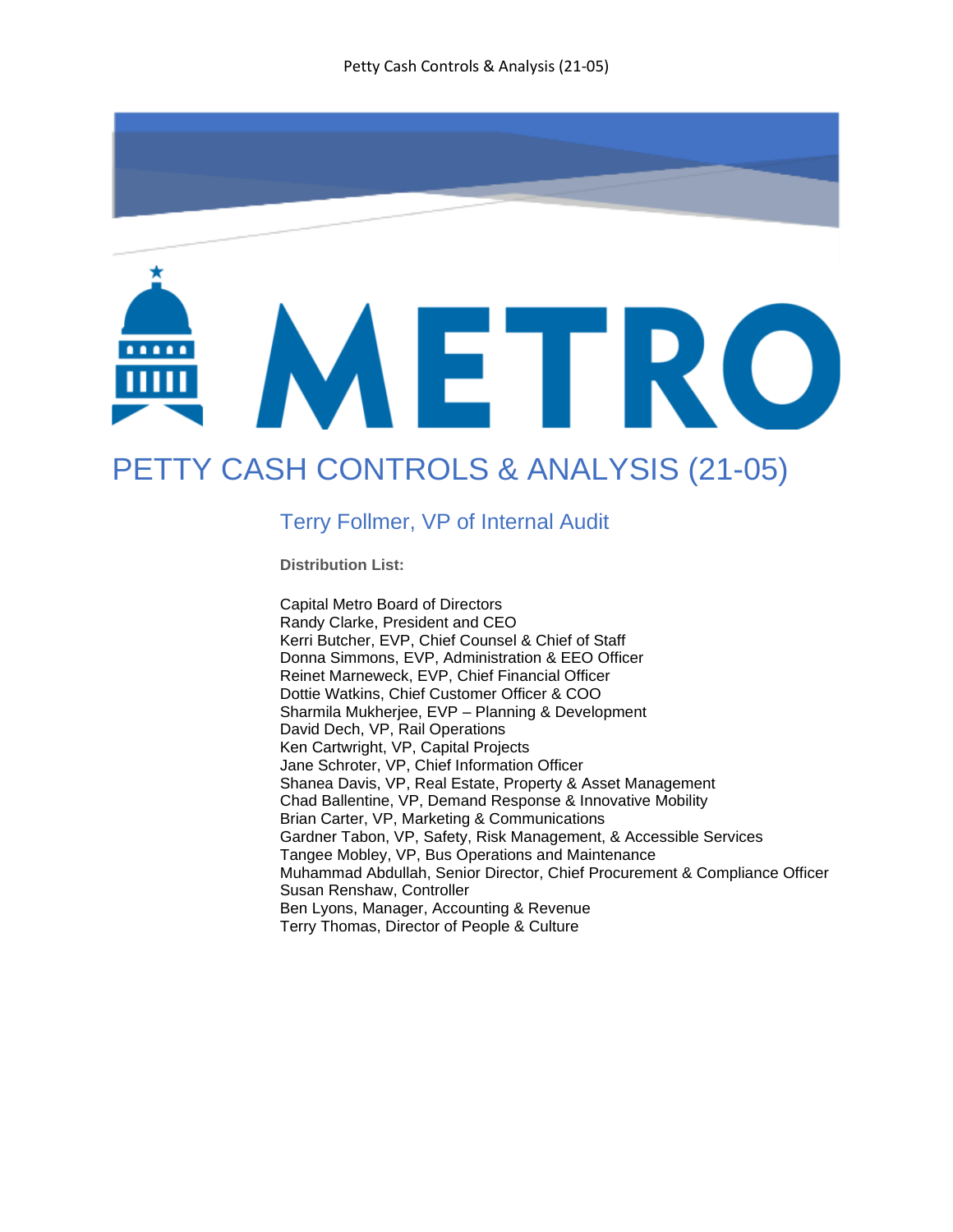# **Table of Contents**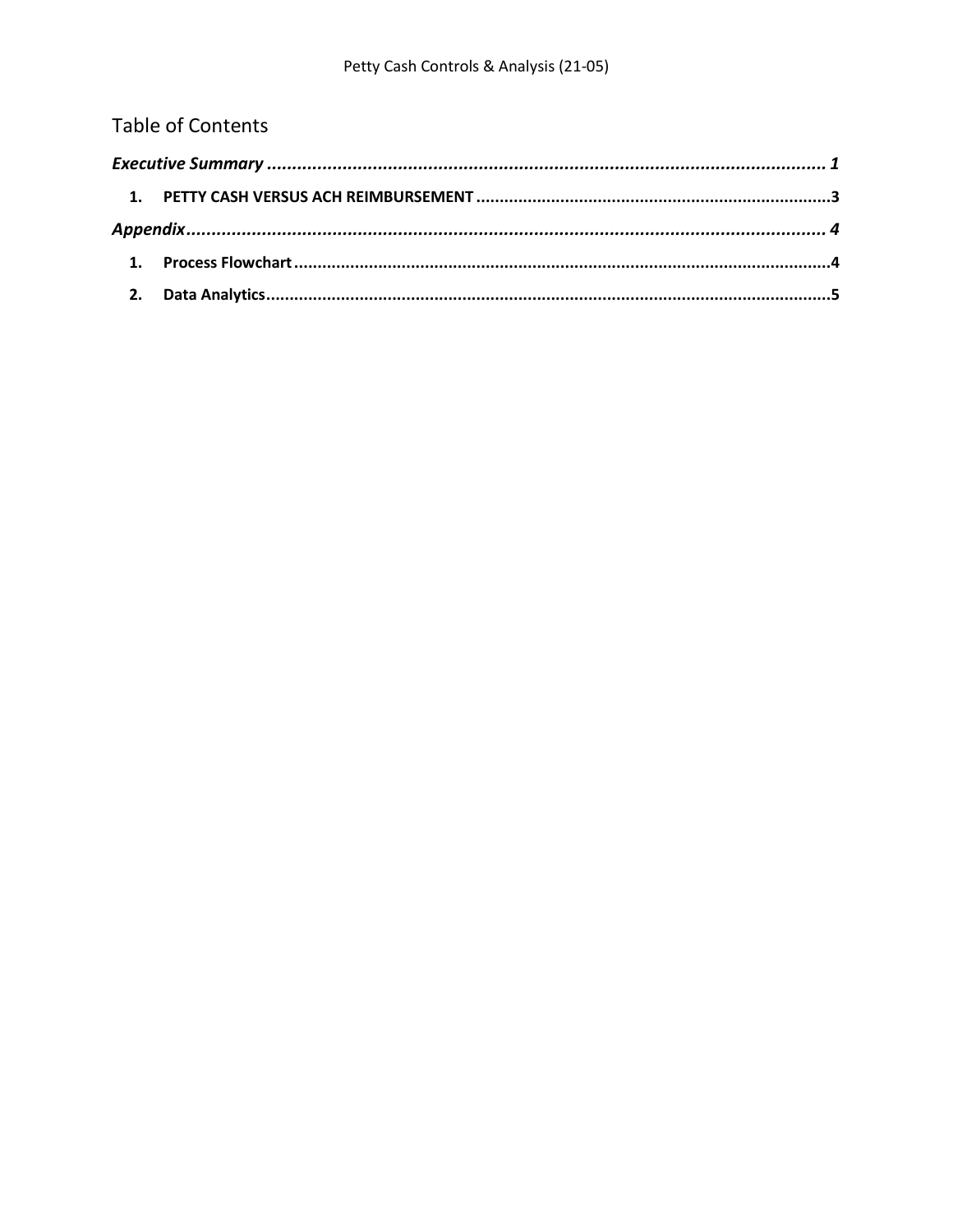## <span id="page-2-0"></span>**Executive Summary**

The Petty Cash Fund Process Review project was added to the Fiscal Year 2021 Internal Audit Plan at the request of management. We performed an audit of the petty cash process to evaluate the efficiency and effectiveness of internal controls and to ensure the completeness and accuracy of the records, and compliance with applicable policies/procedures. The audit results, including the objective, scope, and conclusion, are as follows.

### **Background**

The petty cash fund is used by employees of Capital Metro to be reimbursed for various small purchases (e.g. parking, supplies, etc.) that would otherwise not be convenient or possible using a Purchasing Card or Accounts Payable check. We analyzed the petty cash transactions for the last three years and noted there was about 72 transactions per year with the median reimbursement at \$28, with the smallest and largest amounts being \$1.96 and \$119.56, respectively. Additional analysis of the types and frequency of transactions can be found in Appendix 2, on pages 5 to 8 of this report. Currently, the custodian of the fund, Jose Sanchez, maintains a locked box of cash in his office within the Accounting Department which serves as the petty cash fund.

The current process is completely manual and time-consuming for both for the custodian and employees seeking reimbursement. To request reimbursement from the petty cash fund, an employee obtains and completes the request for reimbursement via the Petty Cash Request form and attaches the original receipt. In order to receive reimbursement, employees must physically travel to the 2910 office of the fund custodian to submit their documentation and receive cash reimbursement. Assuming the custodian approves the petty cash request, the employee receives reimbursement in cash. When the outstanding currency in the box drops to a balance of around \$100, the custodian submits a Check Request form to Accounts Payable to replenish the fund. A check will then be printed in the name of the custodian to restore the imprest fund balance back to the \$500 target amount. The custodian must travel to the bank to cash the check and this currency will be added to the cash box. The complete process flowchart can be found in Appendix 1 on page 4.

## **Audit Objective & Scope**

The primary objective of this audit was to assess the design adequacy and operating effectiveness of the controls surrounding the petty cash process. Additionally, we were tasked to develop recommendations to make the process more efficient and transparent, including potential automation options. The scope included completing a flowchart of the process, performing data analytics of past transactions, and interviewing various personnel involved in the process.

#### **Opinion**

In our opinion the internal controls related to petty cash are adequate and are functioning as intended. Our surprise petty cash count showed that the process was operating effectively and there was no variance between the target imprest fund balance of \$500 and the sum of the receipts and currency. However, we did identify opportunities to make the process more efficient for both the petty cash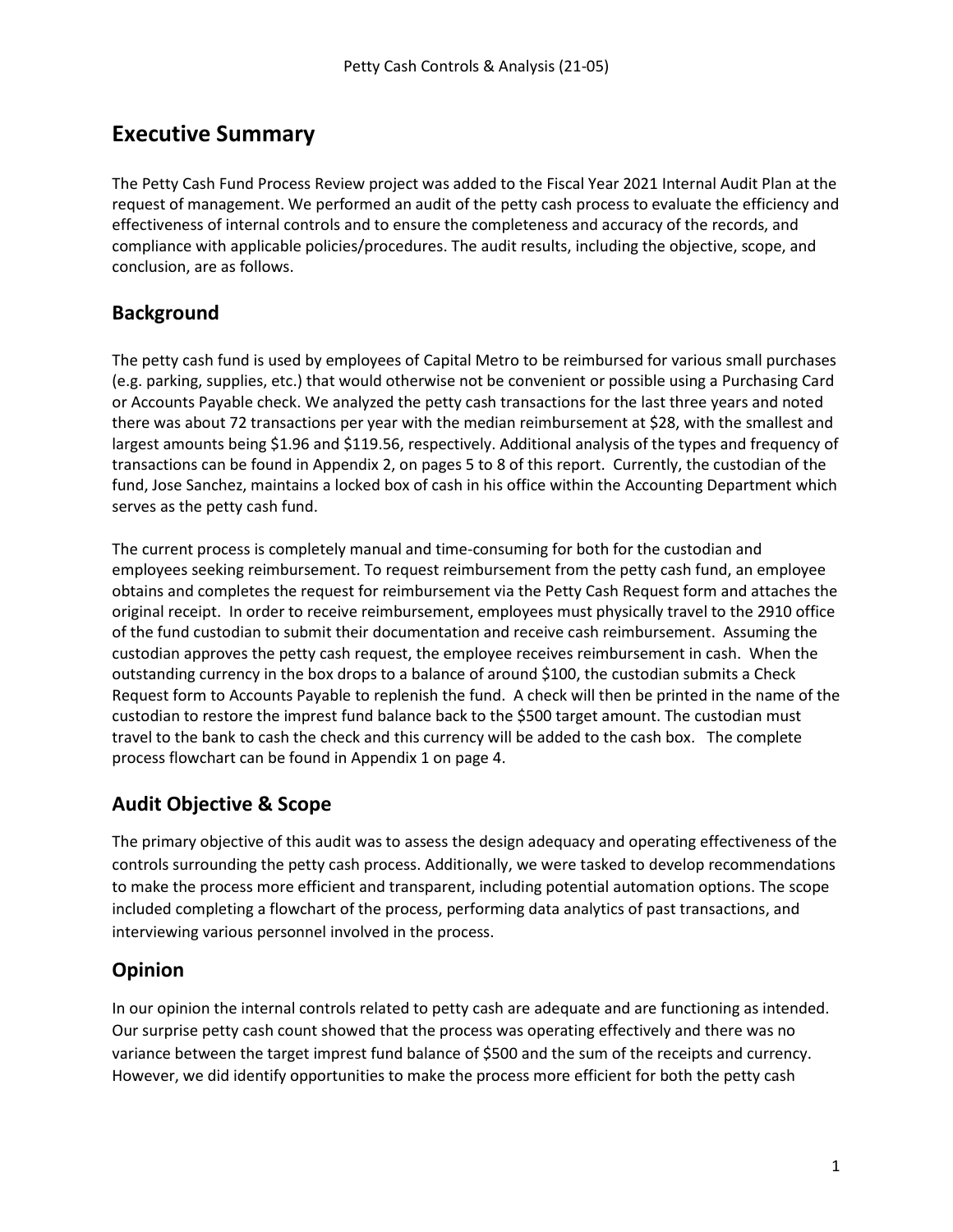custodian and employees. We recommend that management evaluate automating the workflow and consider using ACH reimbursement instead of maintaining a petty cash fund.

More details regarding the issues/risks and recommendations can be found below in the detailed audit report. This audit was conducted in accordance with the U.S. Government Accountability Office's Generally Accepted Government Auditing Standards (GAGAS) and the Institute of Internal Auditor's International Professional Practices Framework (IPPF). These standards require that we plan and perform the audit to obtain sufficient, appropriate evidence to provide a reasonable basis for our findings and conclusions based on our audit objective. We believe the evidence obtained provides a reasonable basis for our findings and conclusions based on our audit objective. The audit was conducted by the following staff members in the Capital Metro Internal Audit Department:

- Terry Follmer, VP of Internal Audit (Project Lead)
- UT Audit Interns

Recommendations to strengthen internal controls and improve accountability were provided to management in the audit report. Management agrees with the internal audit recommendations and has provided target completion dates, which are included in the detailed audit report below. A follow-up audit is performed semi-annually (i.e., May and November) to ensure management action plans for all issued audit reports are completed timely. We appreciate the cooperation and assistance provided to us throughout this audit.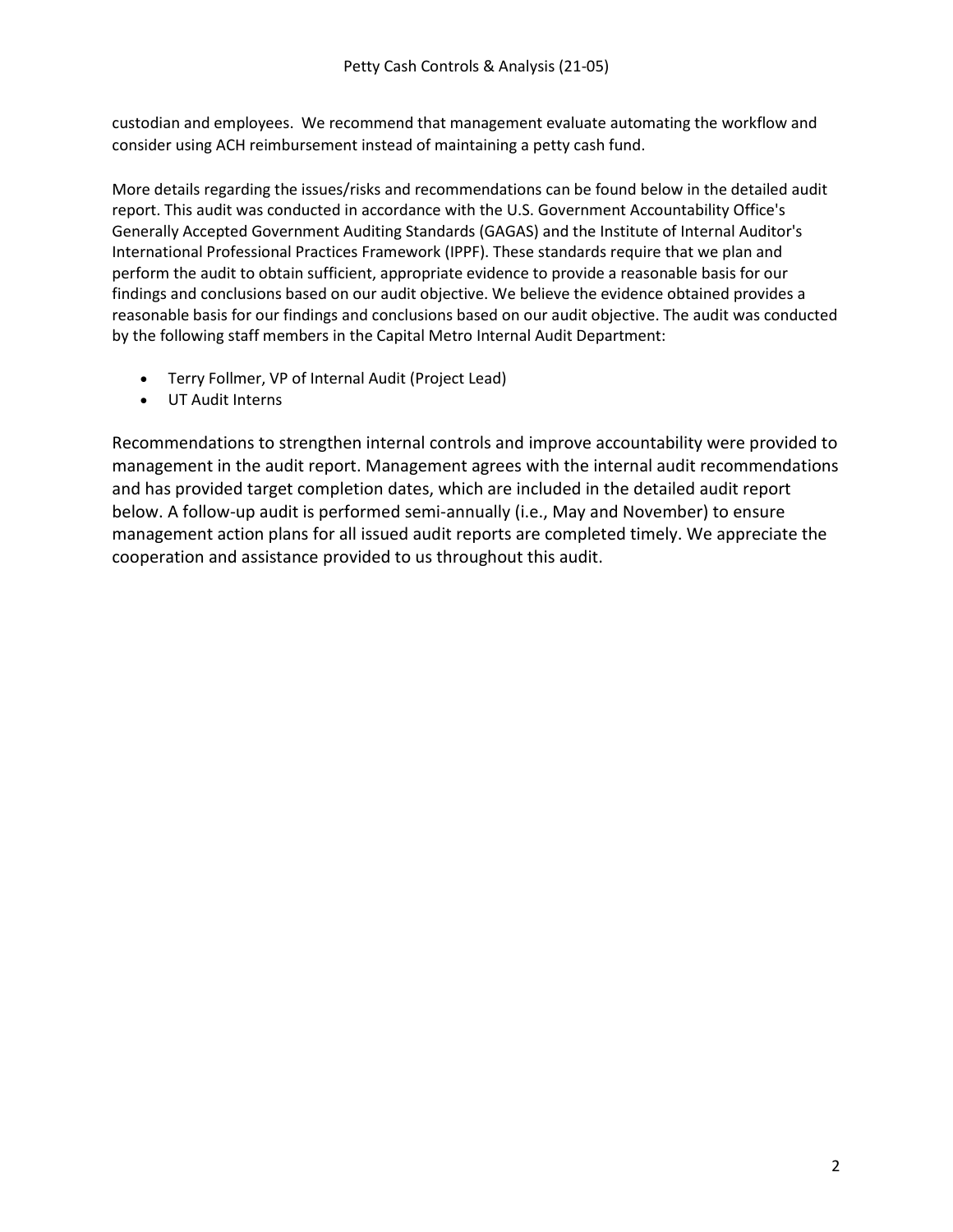<span id="page-4-0"></span>

| <b>Issues &amp; Risk</b>                                                                                                                                                                                                                                                                                                                                                                                                                                                                                                                                                                                                                                                                                                                                                                                                                                                                                                                                                                                                                                                                                                                           | <b>Recommendation</b>                                                                                                                                                                                                                                                                                                                                                                                                                                                                                               | <b>Management Action Plan</b>                                                                                            |
|----------------------------------------------------------------------------------------------------------------------------------------------------------------------------------------------------------------------------------------------------------------------------------------------------------------------------------------------------------------------------------------------------------------------------------------------------------------------------------------------------------------------------------------------------------------------------------------------------------------------------------------------------------------------------------------------------------------------------------------------------------------------------------------------------------------------------------------------------------------------------------------------------------------------------------------------------------------------------------------------------------------------------------------------------------------------------------------------------------------------------------------------------|---------------------------------------------------------------------------------------------------------------------------------------------------------------------------------------------------------------------------------------------------------------------------------------------------------------------------------------------------------------------------------------------------------------------------------------------------------------------------------------------------------------------|--------------------------------------------------------------------------------------------------------------------------|
| 1. PETTY CASH VERSUS ACH REIMBURSEMENT<br>We noted that the petty cash process is completely<br>manual requiring extra time and travel for both<br>employees as well as the fund custodian. We<br>reviewed internal controls and process<br>improvement opportunities and identified the<br>following regarding the petty cash fund:<br>Policy FIN-102 was last approved in January<br>2016 by the former President/CEO.<br>Some of the links within the policy that take<br>you to forms and reports do not work.<br>Because there is no automated workflow<br>and all the recordkeeping is manual, there<br>was no database of transactions.<br>The petty cash fund requires the fund<br>custodian to periodically travel to the bank<br>to replenish the fund as well as employees<br>must travel to the 2910 office to get<br>reimbursed in cash.<br>If the petty cash fund was eliminated and replaced<br>with ACH payment the cost per transaction is only 6<br>cents and all recordkeeping of individual<br>transactions could be automatically captured in the<br>AX accounting system rather than manual paper<br>forms with no database. | The Controller should consider the following<br>improvements:<br>a) Update FIN-102 policy to include functional<br>hyperlinks and have policy approved by the<br>current President/CEO of CapMetro.<br>b) Evaluate on a cost-benefit basis replacing<br>the manual reimbursement process with<br>automated workflow using either AX and/or<br>Outlook capabilities to streamline process<br>and recordkeeping.<br>Consider eliminating petty cash fund and<br>c)<br>instead reimburse employees via ACH<br>payment. | Management will evaluate alternatives to<br>streamline out-of-pocket reimbursements.<br>Target Completion Date: 5/1/2020 |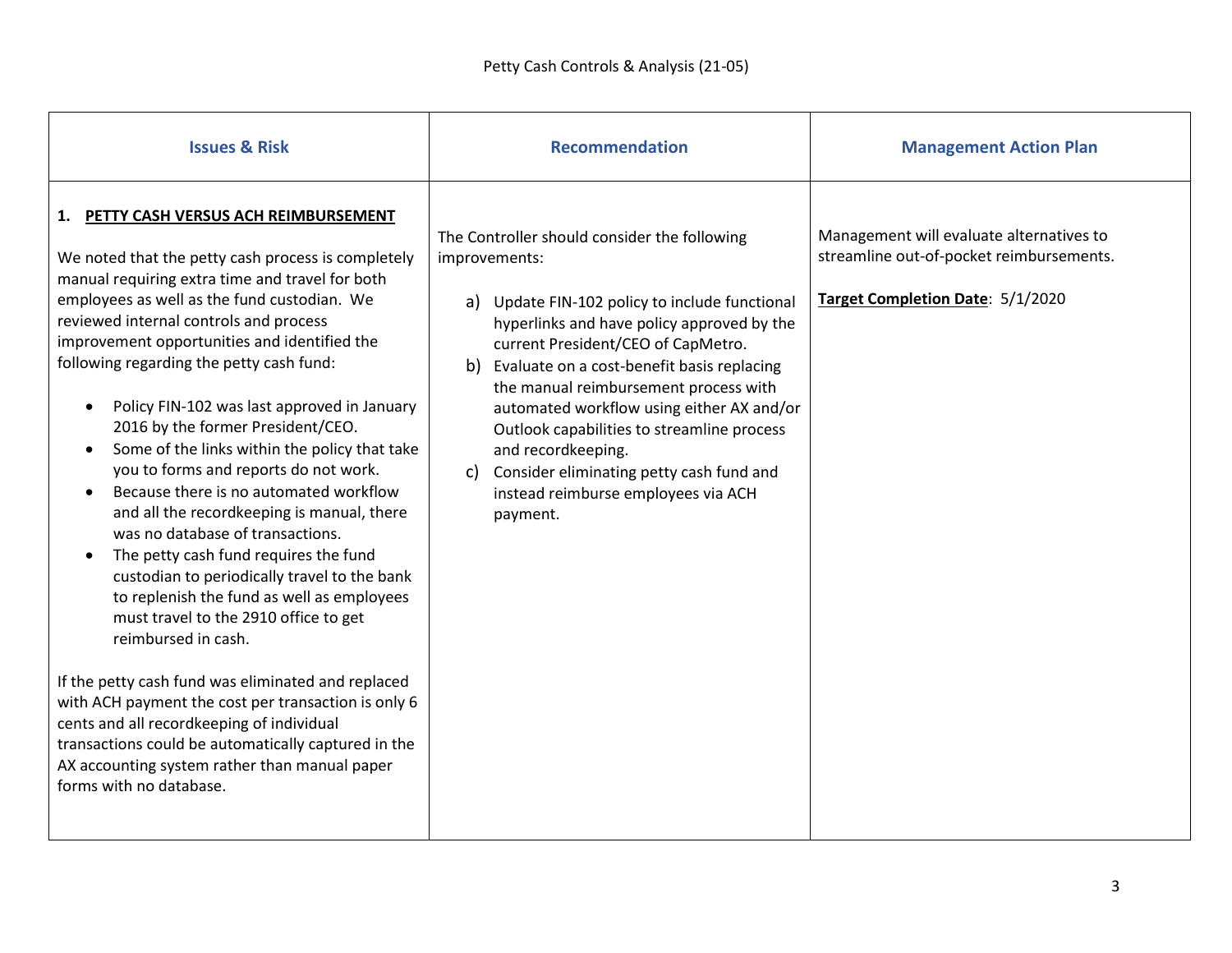## **Appendix**

#### **1. Process Flowchart**

<span id="page-5-1"></span><span id="page-5-0"></span>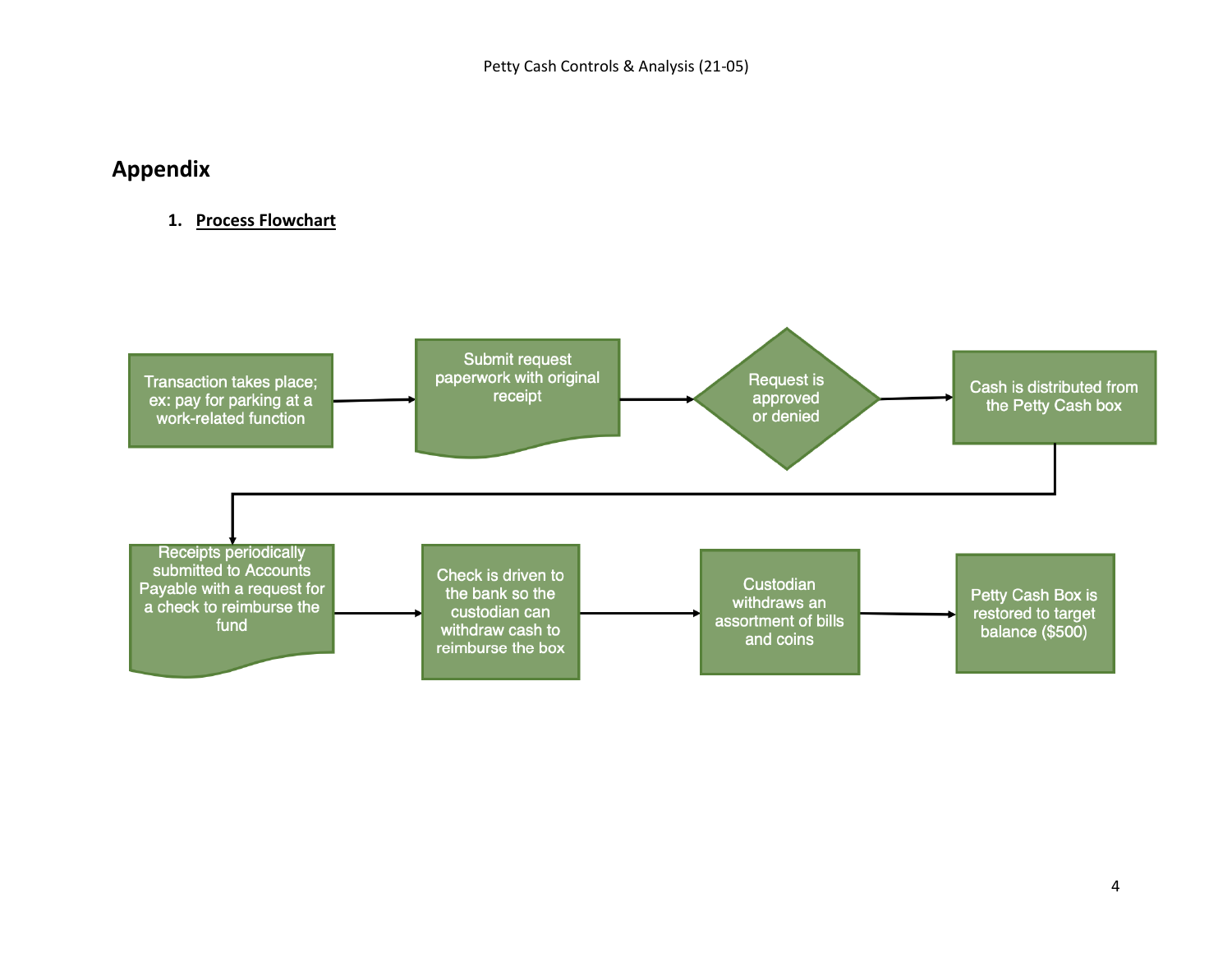#### **2. Data Analytics**

Below are visuals that represent the current usage patterns of the petty cash fund, which can be relevant when determining the future status of the fund:

<span id="page-6-0"></span>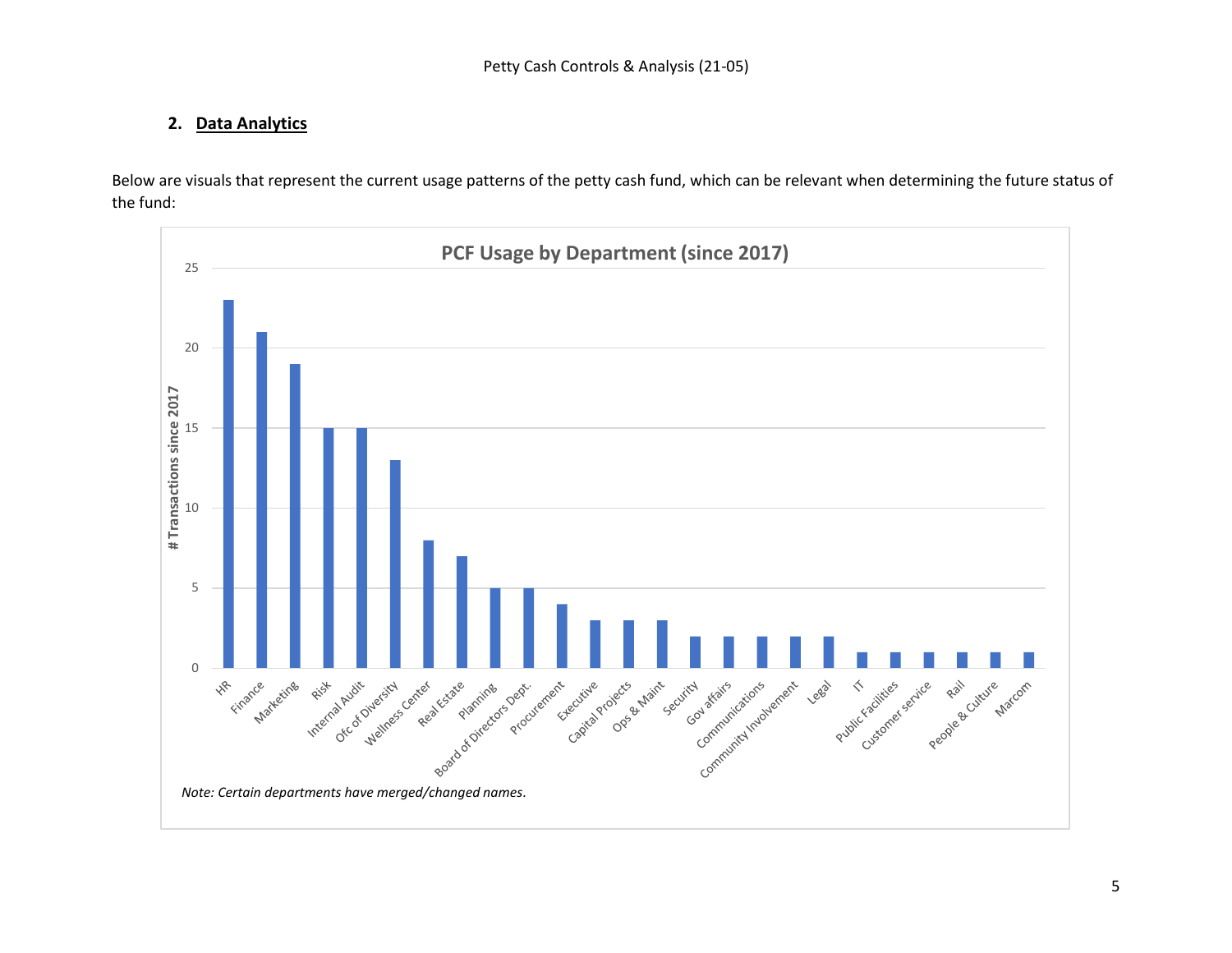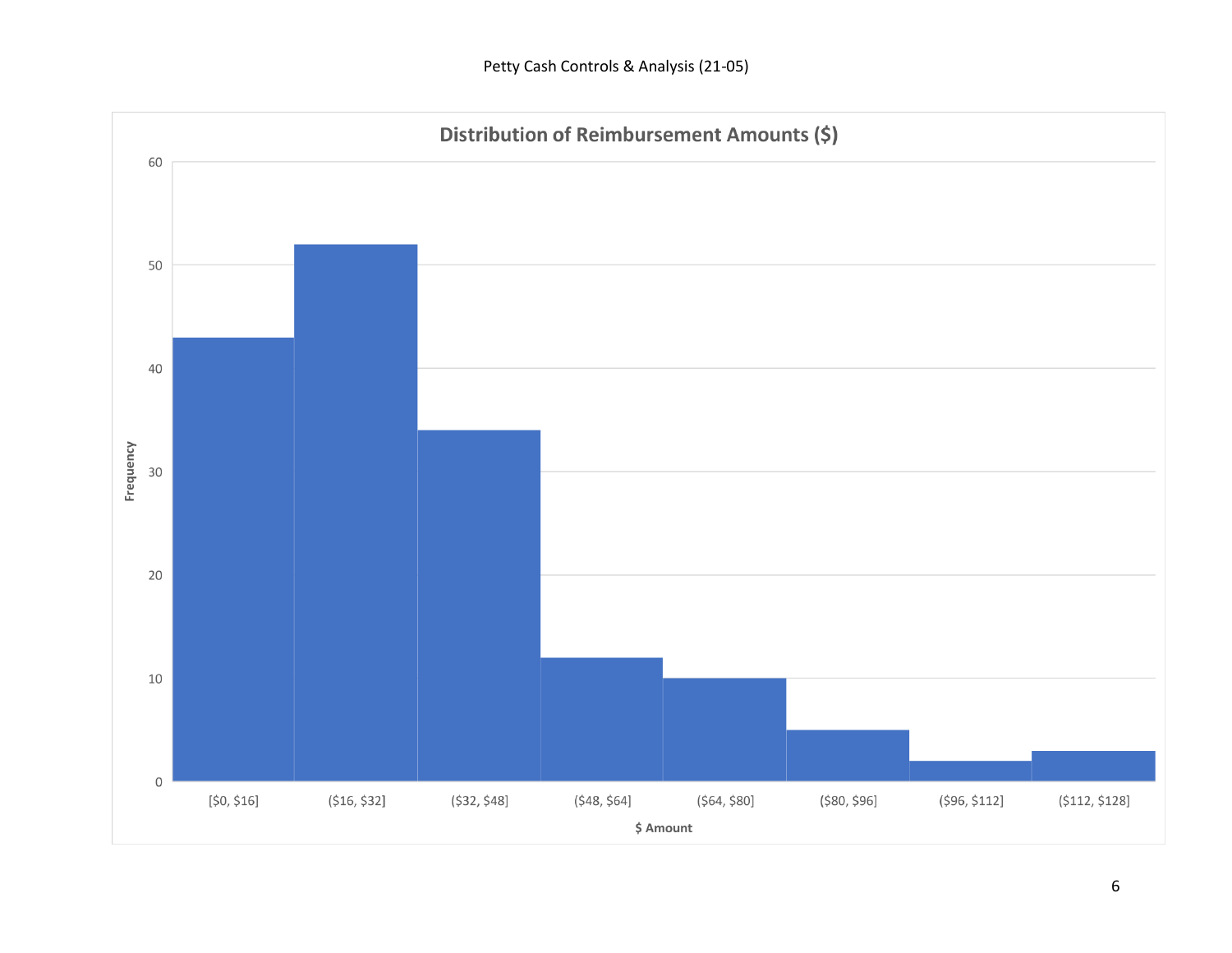